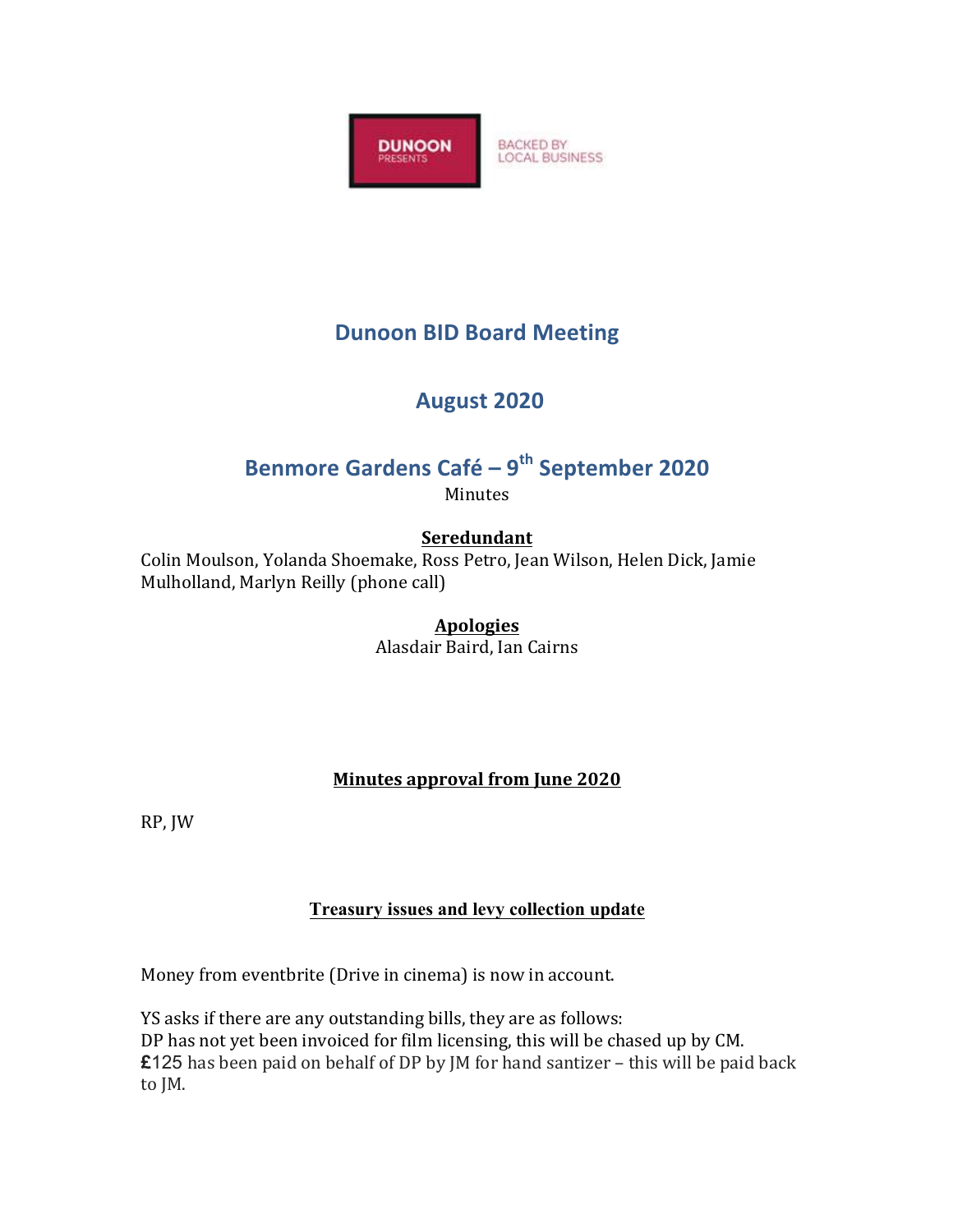#### **Public Entertainment License and Gasworks Site**

Public entertainment license (PEL) has been submitted and at a cost of  $\pounds$ 142, which has included new sites Gasworks, Macolls hotel site and car park (behind webhelp) in Sandbank. 

The Gasworks site decontamination report is in progress and there will be a site visit in the next week. AB or RP will meet with WSP on site as they will be able to answer any queries WSP may have about the grounds.

CM will update board when report is completed.

#### **Events**

There are 4 confirmed dates for 2021 events calendar:

11-12<sup>th</sup> September (Triathlon)

 $6-7$ <sup>th</sup> August (Doon the Watter Festival)

4-5<sup>th</sup> September (Dunoon Jazz Festival)

 $18-19$ <sup>th</sup> June (Argyll Rally)

Extra date of Argyll Rally is due to plans of a 'town centre stage' on the Friday evening. 

Of some of these events, DP will solely be contributing time or small investments.

'Doon the Watter' –  $\mu$  proposes to the board that the current format of this event is not moving forward and both him and CM suggest that a different style of festival should be looked into for 2021. Dropping the 'Revival' from the name and having the festival showcase 'trad' music are two of the proposals, which many of the board welcomed. 

IM advises that running the bar at the event could be a good way for the event to become financially viable going forward.

As there are now more locations on the PEL, this gives more options to where Doon the Watter festival could be held, at no cost to DP.

YS suggests that it may be an option to explore sponsorship from Scottish Gin companies. 

JW asks JM to detail basic costs which he will submit to the board.

All are in agreement that is seems like a viable way for this event to work and could be successful and all will take into consideration the financial aspects that [M will present.